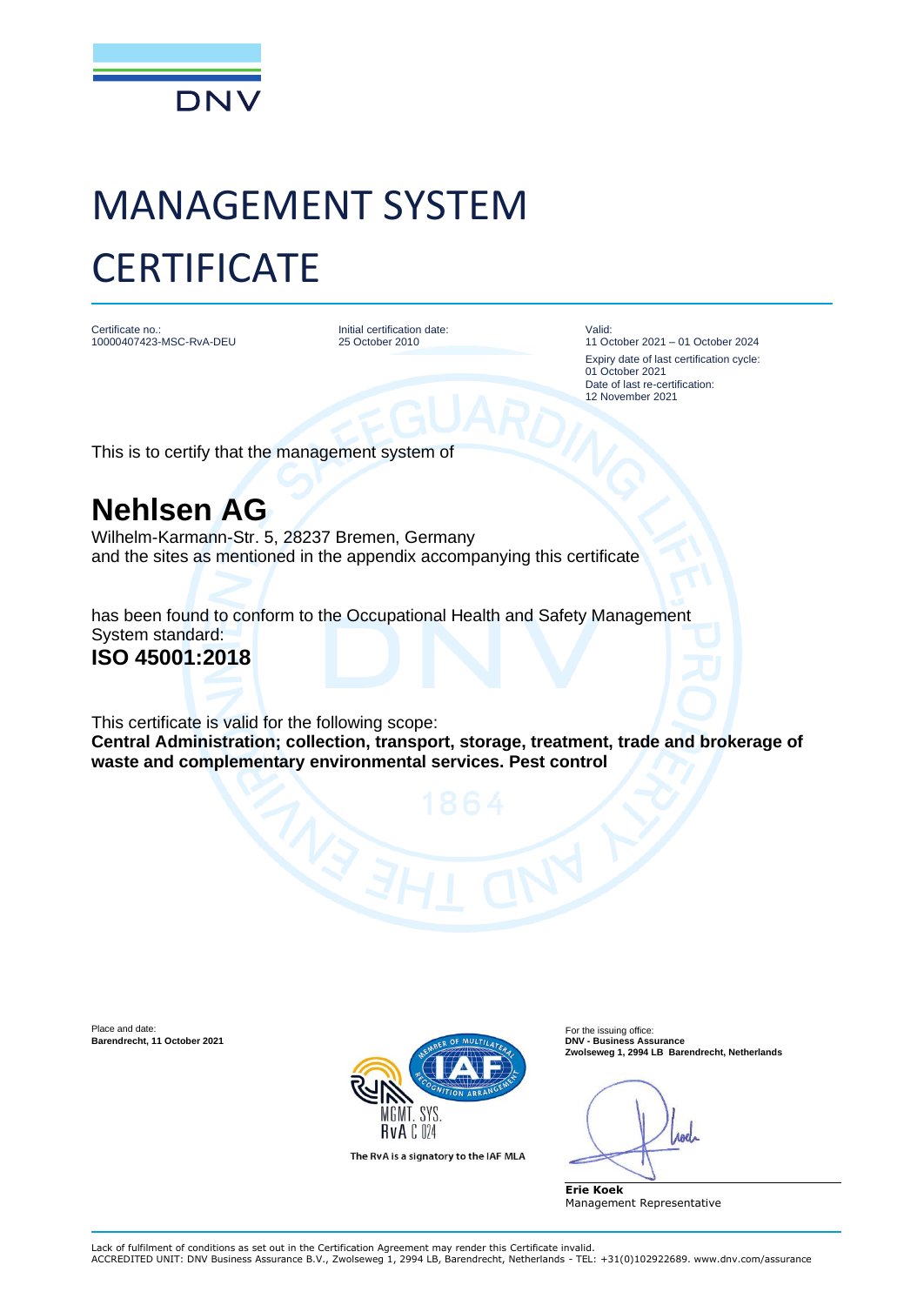

### **Appendix 1 to Certificate**

#### **Nehlsen AG**

Locations included in the certification are as follows:

**Nehlsen AG** Wilhelm-Karmann-Str. 5, 28237 Bremen

**Administration (integrated management, purchasing, finance, sales, plant, technology, insurance, law)**

including:

#### **Branches: Address:**

Administration (integrated management, purchasing, finance, sales, plant, technology, insurance, law)

Wilhelm-Karmann-Str. 5, 28237 Bremen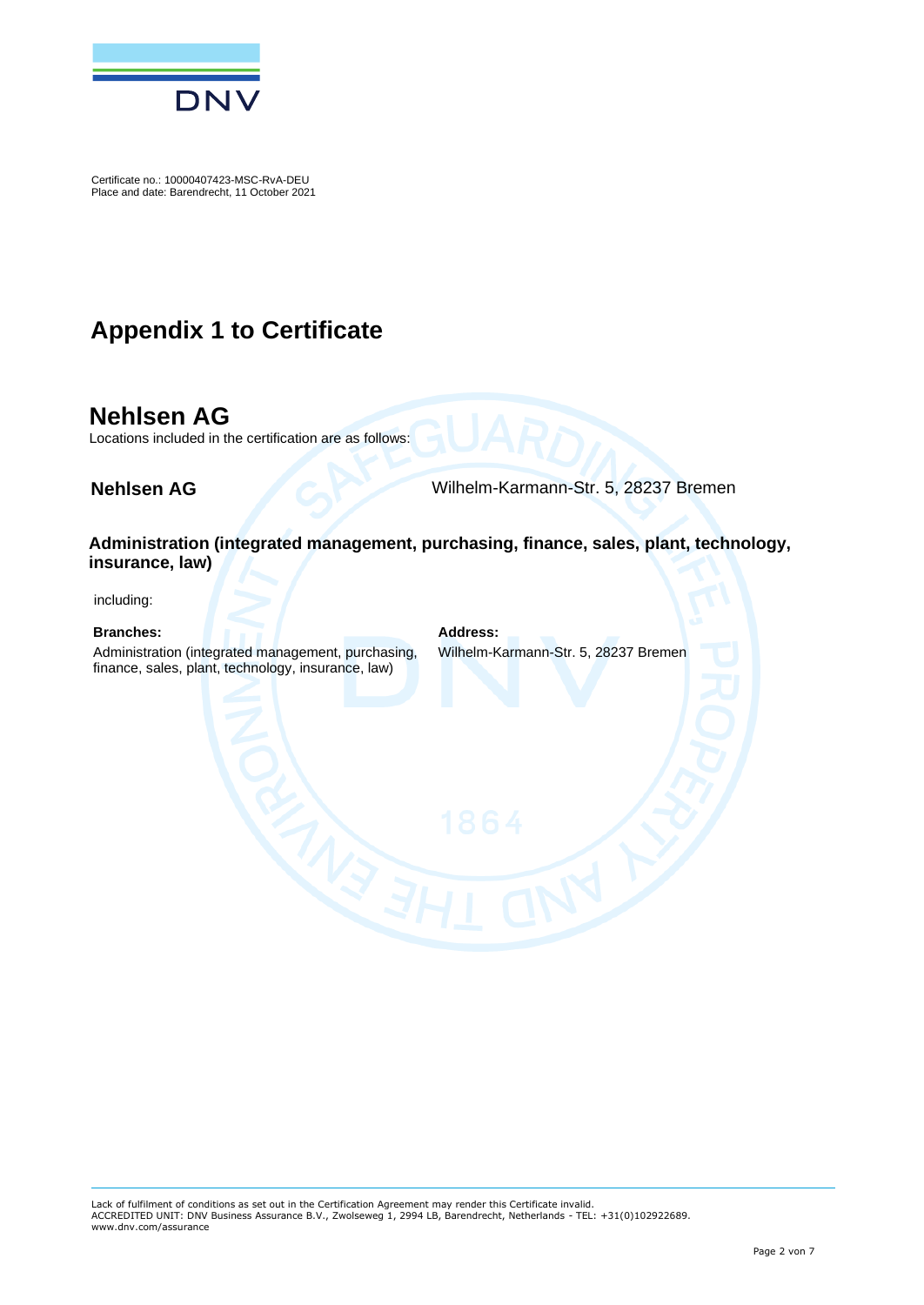

## **Appendix 2 to Certificate**

### **Nehlsen AG**

Locations included in the certification are as follows:

**Karl Nehlsen GmbH & Co. KG** Hüttenstraße 5, 28237 Bremen

**Collection, transport, storage, treatment, trade and brokerage of waste and complementary environmental services**

including:

**Branches: Address:** Bremen Hüttenstr. 5, 28237 Bremen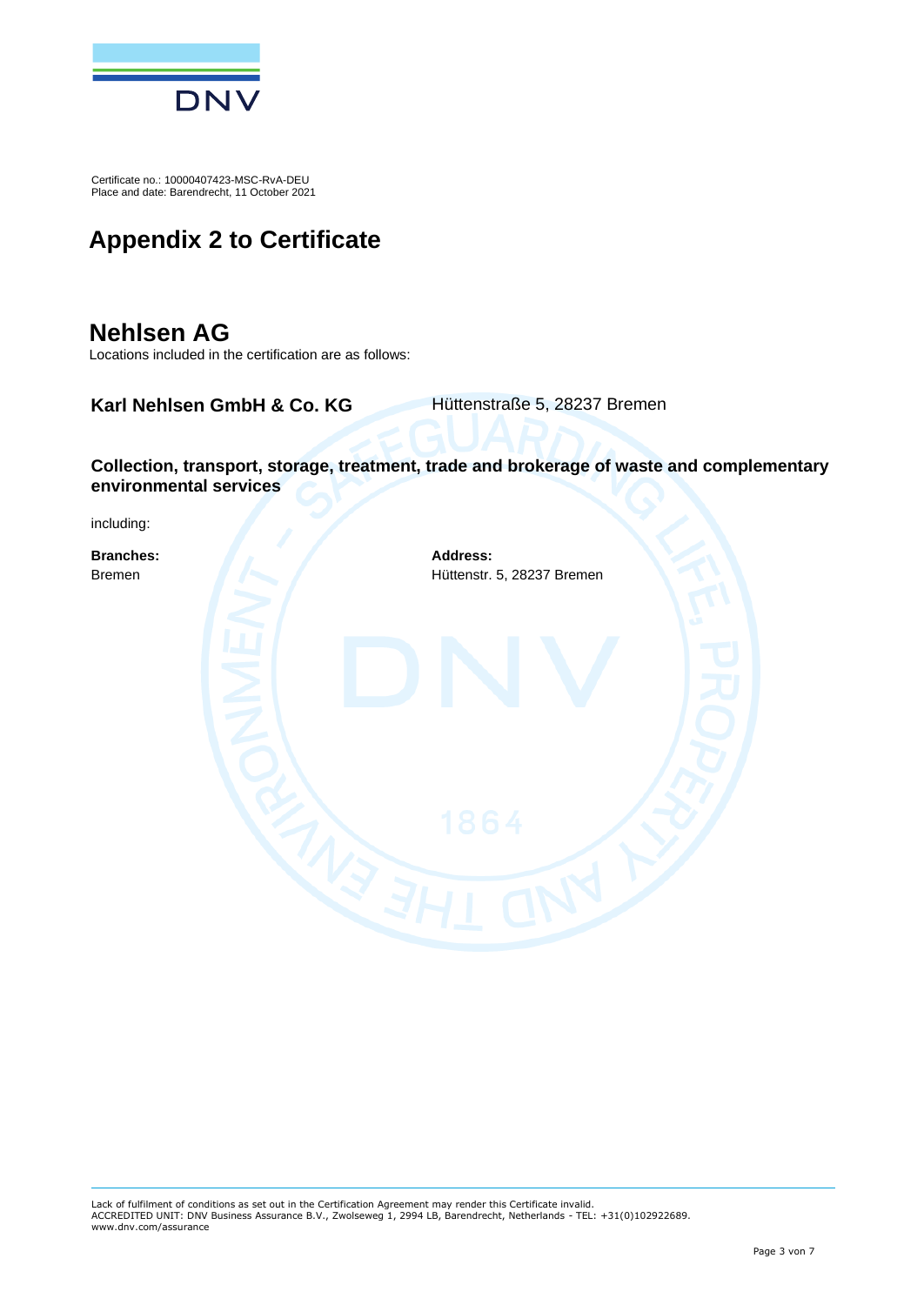

## **Appendix 3 to Certificate**

#### **Nehlsen AG**

Locations included in the certification are as follows:

#### **Nehlsen Industrieservice GmbH & Co. KG**

Louis-Krages-Straße 10, 28237 Bremen

#### **Collection, transport, storage, treatment, trade and brokerage of waste and complementary environmental services**

including:

**Branches: Address:**

Bremen Louis-Krages-Str. 10, 28237 Bremen Reitbrake 6, 28239 Bremen Strotthoffkai 18, 28309 Bremen Kap-Horn-Str. 3, 28237 Bremen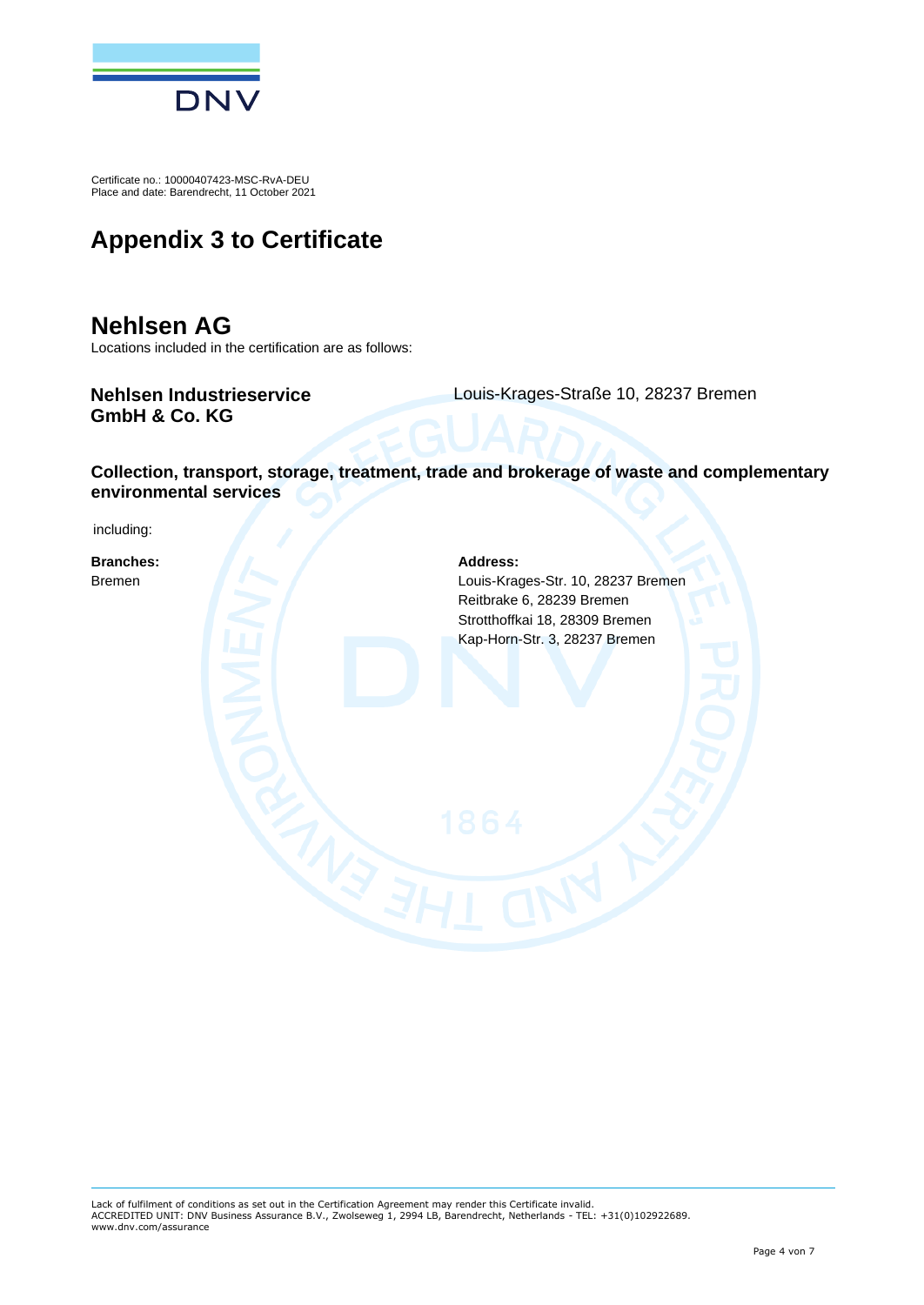

## **Appendix 4 to Certificate**

### **Nehlsen AG**

Locations included in the certification are as follows:

**Nehlsen AWG GmbH & Co. KG** Fuhlrieger Allee 2, 26434 Wangerland

#### **Collection, transport, storage, treatment, trade and brokerage of waste and complementary environmental services. Pest control**

including:

**Branches: Address:**

Wiefels Fuhlrieger Allee 2, 26434 Wangerland Am Schulgraben 14, 26135 Oldenburg Wilhelmshaven **Krabbenweg 5, 26388 Wilhelmshaven** Zum Entsorgungszentrum 1, 36386 Wilhelmshaven

**Collection, transport, storage, treatment, trade and brokerage of waste and complementary environmental services**

**Branches: Address:**

Varel Gewerbestr. 3, 26316 Varel

**Collection, transport, storage, treatment, trade and brokerage of waste and complementary environmental services. Pest control**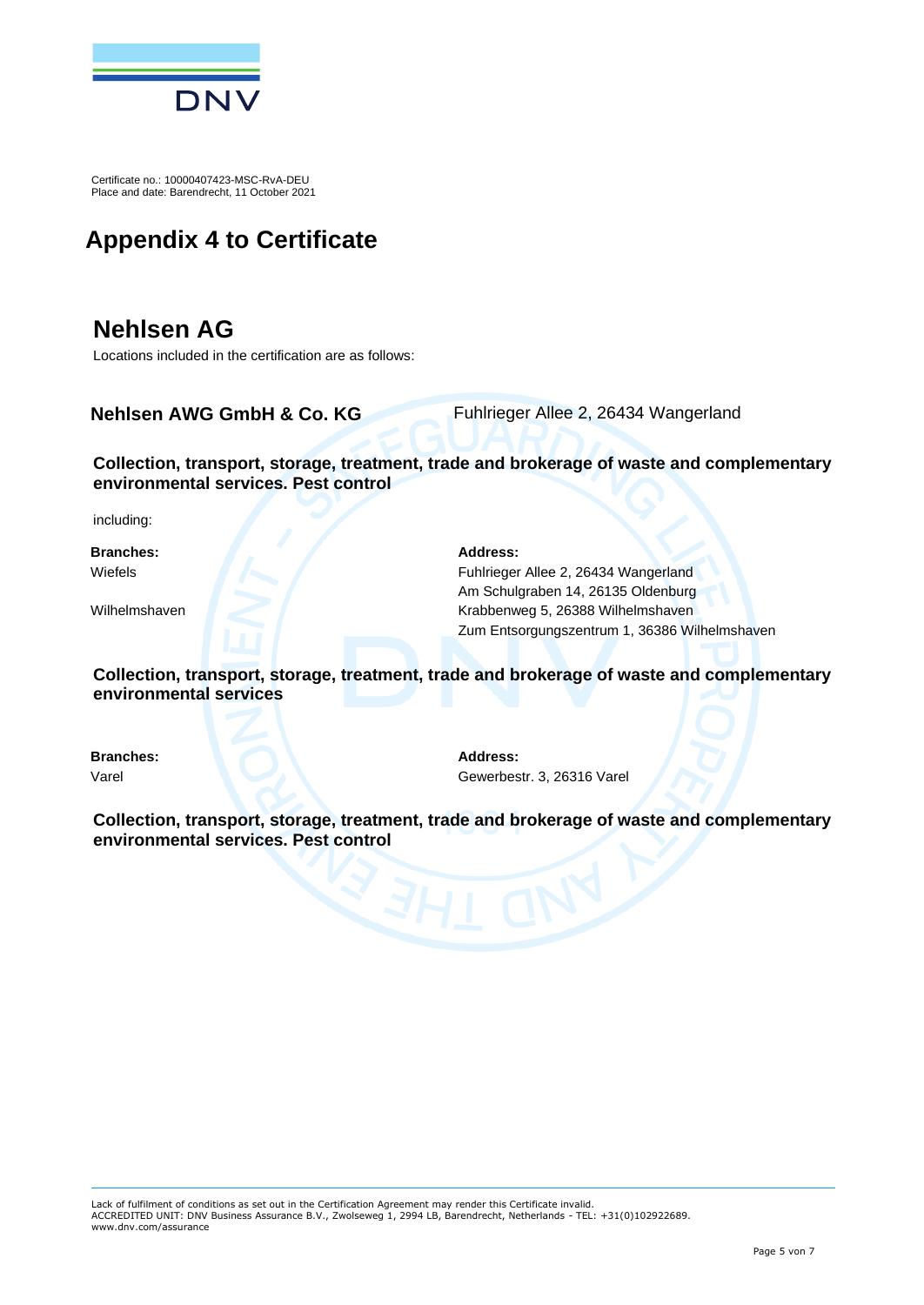

### **Appendix 5 to Certificate**

#### **Nehlsen AG**

Locations included in the certification are as follows:

**Nehlsen Kanal- und Abwasserservice GmbH & Co. KG**

Kap-Horn-Str.5, 28237 Bremen

**Collection, transport, storage, treatment, trade and brokerage of waste and complementary environmental services**

including:

**Branches: Address:**

Bremen Kap-Horn-Str. 5, 28237 Bremen Krimpenforter Berg 10, 49393 Lohne Mackenstedter 3, 28816 Stuhr Große Beek3, 27607 Geestland